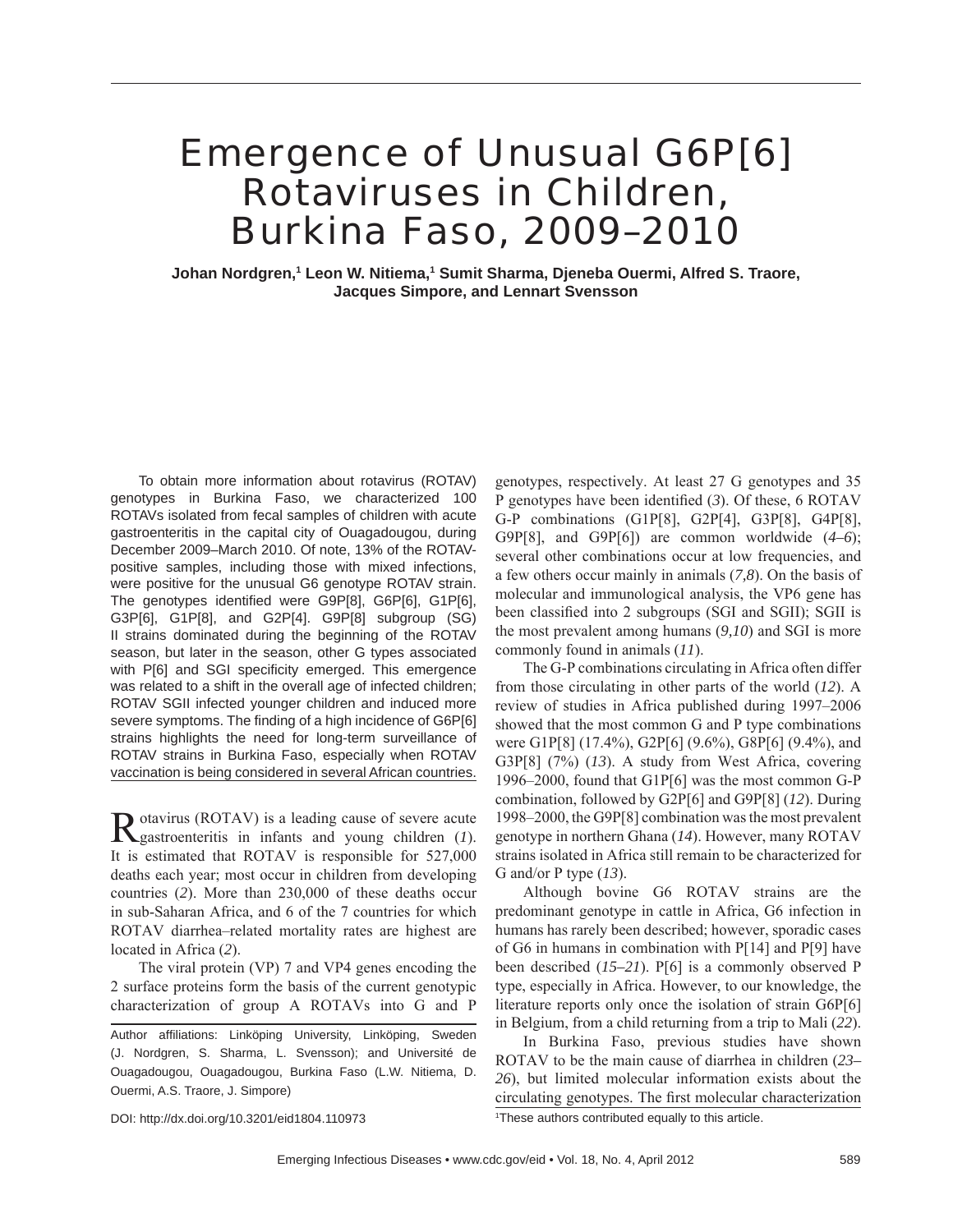of ROTAVs, which was conducted on samples from 1999, showed a predominance of unusual G2P[6]SGI strains (*27*).

In this study, we determined the G and P genotypes of ROTAVs isolated from children with acute gastroenteritis in Ouagadougou, the capital of Burkina Faso, during the cold, dry season of December 2009–March 2010. We found that G6P[6] ROTAV strains were the second most common genotype circulating; incidence was 13%. We discuss the emergence of this most unusual genotype in association with vaccine efficacy and zoonotic transfer.

#### **Materials and Methods**

#### **Study Population and Specimens**

Fecal specimens were collected from children  $\leq$ years of age who sought medical care for acute diarrheal illness, defined as  $\geq$ 3 liquid stools over a 24-h period. Stool specimens were collected in sterile containers at the microbiology laboratory in Saint Camille Medical Center, in Ouagadougou, Burkina Faso. A 10% (wt/vol) stool suspension was prepared, and 3 aliquots were frozen at −20°C for additional analysis. All ROTAV-positive fecal specimens collected during the ROTAV season (December 2009–March 2010) at the Saint Camille Medical Center and the Biomolecular Research Center Pietro Annigoni, were analyzed. The samples were part of a larger epidemiologic study conducted during May 2009–March 2010 to identify the enteropathogens causing gastroenteritis in children (*26*).

#### **Clinical Assessment**

Clinical information was obtained by reviewing the clinical records of case-patients, as described (*26*). In brief, information was obtained regarding age, sex, place of residence, ethnicity, signs and symptoms and their duration (e.g., fever [temperature  $\geq$ 38°C], nausea, vomiting, loss of appetite, and number of loose stools during the past 24 h), hydration and nutrition status, and whether the children had been given antimicrobial and antiparasitic drugs. All children were clinically evaluated by general practitioners in accordance with a local adaption of the World Health Organization strategy for diarrheal management (*28*). Dehydration was classified as follows, according to the World Health Organization guidelines: severe dehydration, some dehydration, or no dehydration.

#### **Rotavirus Antigen Detection**

We used the ProSpect Rotavirus R240396 (Oxoid, Kamstrupvej, Denmark) enzyme immunoassay kit, according to the manufacturer's instructions, to detect group A human ROTAV in fecal specimens. The results were determined visually and confirmed by absorbance readings.

### **Viral RNA Extraction**

Viral RNA was extracted from 10% stool suspensions by using the QIAamp Viral RNA Mini Kit (Qiagen, Hilden, Germany) according to the manufacturer's instructions. A total of 60 μL of viral RNA was collected and stored at −70°C until further use.

#### **Reverse Transcription**

Reverse transcription (RT) was performed essentially as described (*29*). Twenty-eight μL of dsRNA was mixed with 2.5 μg of random hexadeoxynucleotides  $\left[\text{pd}[\text{N}]\right]_6$ primer; GE Healthcare, Uppsala, Sweden), denatured at 97<sup>o</sup>C for 5 min, and chilled on ice for 2 min. The suspension was then added to 1 RT-PCR bead (GE Healthcare) with RNase-free water to a final volume of 50  $\mu$ L. The RT reaction was performed for 30 min at 42°C for cDNA synthesis.

#### **Quantifi cation and VP6 Subgrouping by Real-time PCR**

All ROTAV-positive specimens were quantified and subgrouped by using the LUX (light-upon-extension) realtime quantitative PCR (qPCR) as described (*30*). This qPCR uses labeled primers with different fluorophores for each VP6 subgroup, and external plasmid standards were used for quantification (30). The quantified ROTAV was detected in a range from  $\approx 5.0 \times 10^4$  to  $7 \times 10^{11}$  gene equivalents per gram of feces; median concentration was  $7.8 \times 10^{9}$ .

#### **G and P Typing**

G and P genotyping for ROTAV was performed by using seminested type-specific multiplex PCRs that were able to detect 7 G types (G1, G2, G3, G4, G8, G9, G10) and 6 P types (P[4], P[6], P[8], P[9], P[10], P[11]) (*31–33*). The PCR products were later visually examined on a 2% agarose gel stained with ethidium bromide and observed in ultraviolet light. The G and P types were determined by the specific sizes of the amplicons on agarose gels.

#### **Sequencing of Untyped Strains and Molecular Characterization of G6P[6] Strains**

Sequencing of the PCR amplicons for the VP7 gene of unknown G types was conducted with primers VP7-F and VP7-R (*33*). All G6P[6] strains were further sequenced for VP4 and VP6 genes by using primers Con-2/Con-3 (*32*) and GEN\_VP6F/GEN\_VP6R (*7*), respectively. Furthermore, to understand the evolution of these G6P[6] ROTAV strains, we randomly selected 4 strains and sequenced the nonstructural protein (NSP) genes (NSP1, NSP2, NSP3, NSP4, and NSP5) by using primers GEN\_NSP1F/GEN NSP1R, MAX-NSP2F/ MAX-NSP2R, MAX-NSP3F/ MAX-NSP3R, GEN\_NSP4F/GEN\_NSP4R, and MAX-11F/ MAX-11R, respectively (*7*). The following thermal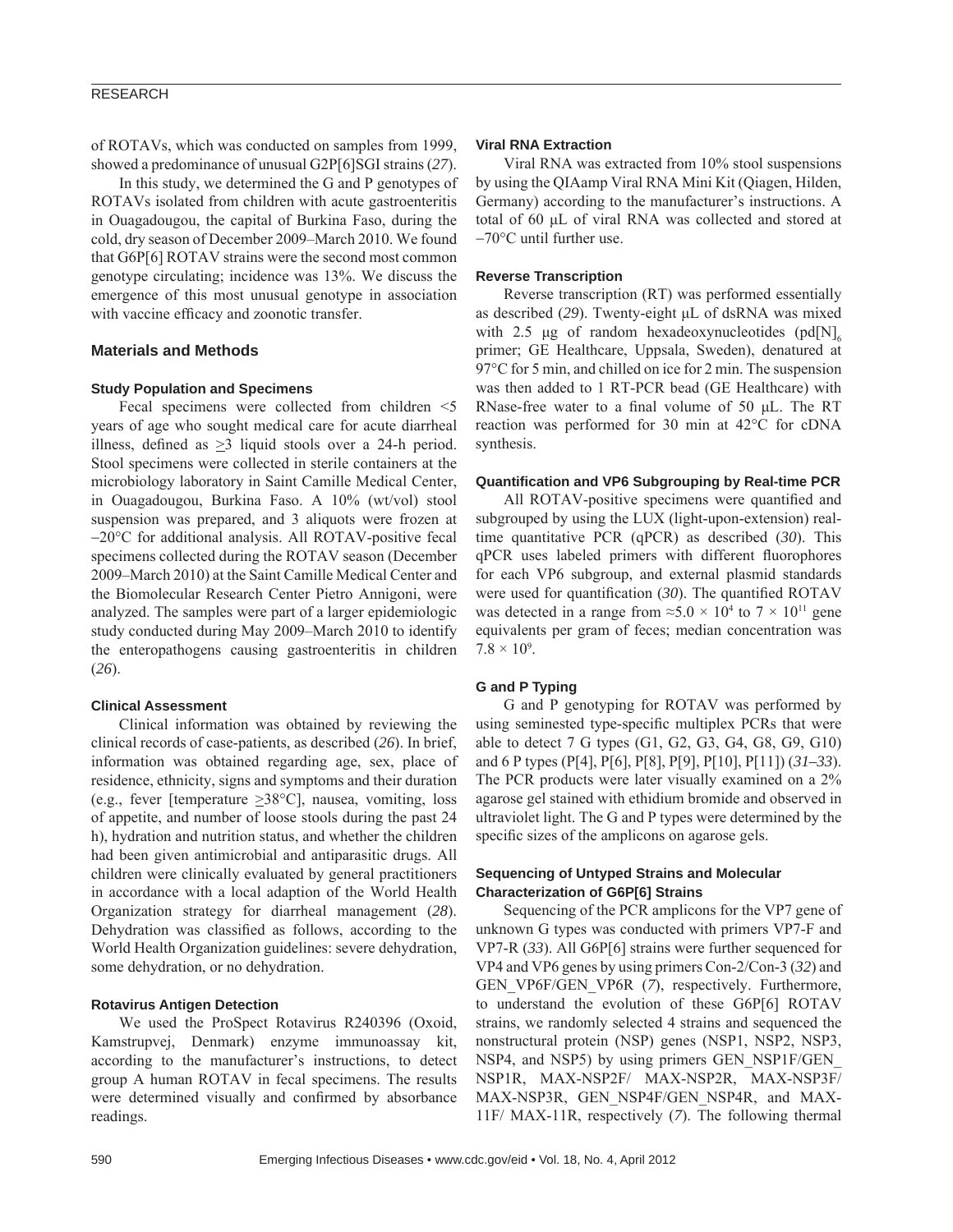#### **Nucleotide Sequencing**

Nucleotide sequencing was performed by Macrogen Inc. (Seoul, South Korea). The sequencing reaction was based on BigDye chemistry, and the sequencing primers were the same primers as those used in the PCR.

#### **Sequence Analysis of Mixed Infections**

All chromatograms were visually inspected. Those containing multiple ambiguous base positions were considered to potentially represent multiple ROTAV strains and were analyzed by using the RipSeq mixed DNA interpretation software (iSentio Ltd., Bergen, Norway) (*34*).

#### **Sequence Analysis**

Multiple sequence alignment of the obtained nucleotide sequences was performed by using the ClustalW algorithm (www.ebi.ac.uk/Tools/msa/clustalw2/) with default parameters on the European Bioinformatics Institute server. Phylogenetic analysis of the aligned file was performed by using MEGA5 (www.megasoftware. net) with the neighbor-joining method. Phylogenetic distances were measured by using the Kimura 2-parameter model. The statistical significance of the phylogenetic tree was supported by bootstrapping with 1,000 replicates. The sequenced ROTAV strains and GenBank accession numbers are shown in online Technical Appendix Table 1 (wwwnc.cdc.gov/EID/pdfs/11-0973-Techapp.pdf); the nucleotide sequences for sequenced genes can be found in GenBank by using accession nos. JN116505-JN116556 and JQ255029-JQ255033.

#### **Statistical Analysis**

Categorical data were analyzed by using the  $\chi^2$  test or Fisher exact test with 2-tailed significance. Interval data were analyzed by running an independent *t*-test with

2-tailed significance in SPSS version 17.0 (SPSS Inc., Chicago, IL, USA).

#### **Results**

#### **High incidence of the Unusual G6P[6] Genotype**

The distribution of G and P types is shown in Table 1. We sequenced all unknown G types for which the VP7 amplicon could be generated and found that they belong to genotype G6 with  $P[6]$  specificity. Of the 100 ROTAVpositive specimens, 13 contained G6P[6], including 2 with mixed infections with other G types. We detected 5 G types: G1 (23% incidence rate), G2 (2%), G3 (9%), G6 (13%), and G9 (53%). Among the P genotypes, P[8] was most prevalent  $(61\%)$ , followed by P[6]  $(39\%)$ ; P[4] was rarely detected (2%). The G-P combinations detected were G9P[8] (48%), G6P[6] (11%), G1P[6] (11%), G3P[6] (8%), G1P[8] (5%), and G2P[4] (2%). Mixed G or P type infections were found in 9% of the total specimens. Among the ROTAV-positive specimens, 6% and 1% could not be assigned a G and P type, respectively (Table 1).

#### **Seasonal Distribution of Circulating ROTAV Strains**

In the first part of the ROTAV season (December 2009 and early January 2010), we observed a dominance of G9P[8] strains (Figure 1, panel A). Thereafter, the G9P[8] strains completely disappeared and other G types began to circulate (Figure 1, panel A). All G types observed during this period were associated with P[6] genotype. Moreover, at the end of the ROTAV season, the G6P[6] and G3P[6] strains emerged, and most of the mixed infections were detected during this period. Furthermore, we observed a temporal shift in subgroup specificity (Figure 1, panel B). We subgrouped the VP6 gene by using our qPCR assay, and of the 100 ROTAV-positive specimens, 39 belonged to SGI, 59 belonged to SGII, and 2 specimens contained a mix of both subgroups. In the middle of the ROTAV season, we observed a shift of subgroups, with SGI dominating toward the end of the ROTAV season and SGII dominating in the beginning (Figure 1, panel B).

| Table 1. Distribution of G and P types of rotavirus strains detected among children with gastroenteritis, Ouagadougou, Burkina Faso, |  |
|--------------------------------------------------------------------------------------------------------------------------------------|--|
| December 2009–March 2010                                                                                                             |  |
| $N = \{0, 1, 2, \ldots, n\}$                                                                                                         |  |

|                   | No. (%) strains |             |         |            |       |           |  |
|-------------------|-----------------|-------------|---------|------------|-------|-----------|--|
| Rotavirus type    | P[4]            | <b>P[6]</b> | P[8]    | $P[mix]$ * | P[nt] | Total     |  |
| G1                |                 |             |         |            |       | 18 (18)   |  |
| G <sub>2</sub>    |                 |             |         |            |       | 2 (2)     |  |
| G <sub>3</sub>    |                 |             |         |            |       | 8(8)      |  |
| G <sub>6</sub>    |                 |             |         |            |       | 11 (11    |  |
| G9                |                 |             | 48      |            |       | 49 (49)   |  |
| Gmix <sup>+</sup> |                 |             |         |            |       | 6(6)      |  |
| Gnt‡              |                 |             |         |            |       | 6(6)      |  |
| Total             | 2(2)            | 36 (36)     | 58 (58) | 3(3)       |       | 100 (100) |  |

\*P[6]/P[8].

†G1/G9P[6], G1/G6P[6], and G3/G6P[6] specificity was detected in 1 specimen each; 3 samples were found to be G1/G9P[8] specific. ‡Nontypeable.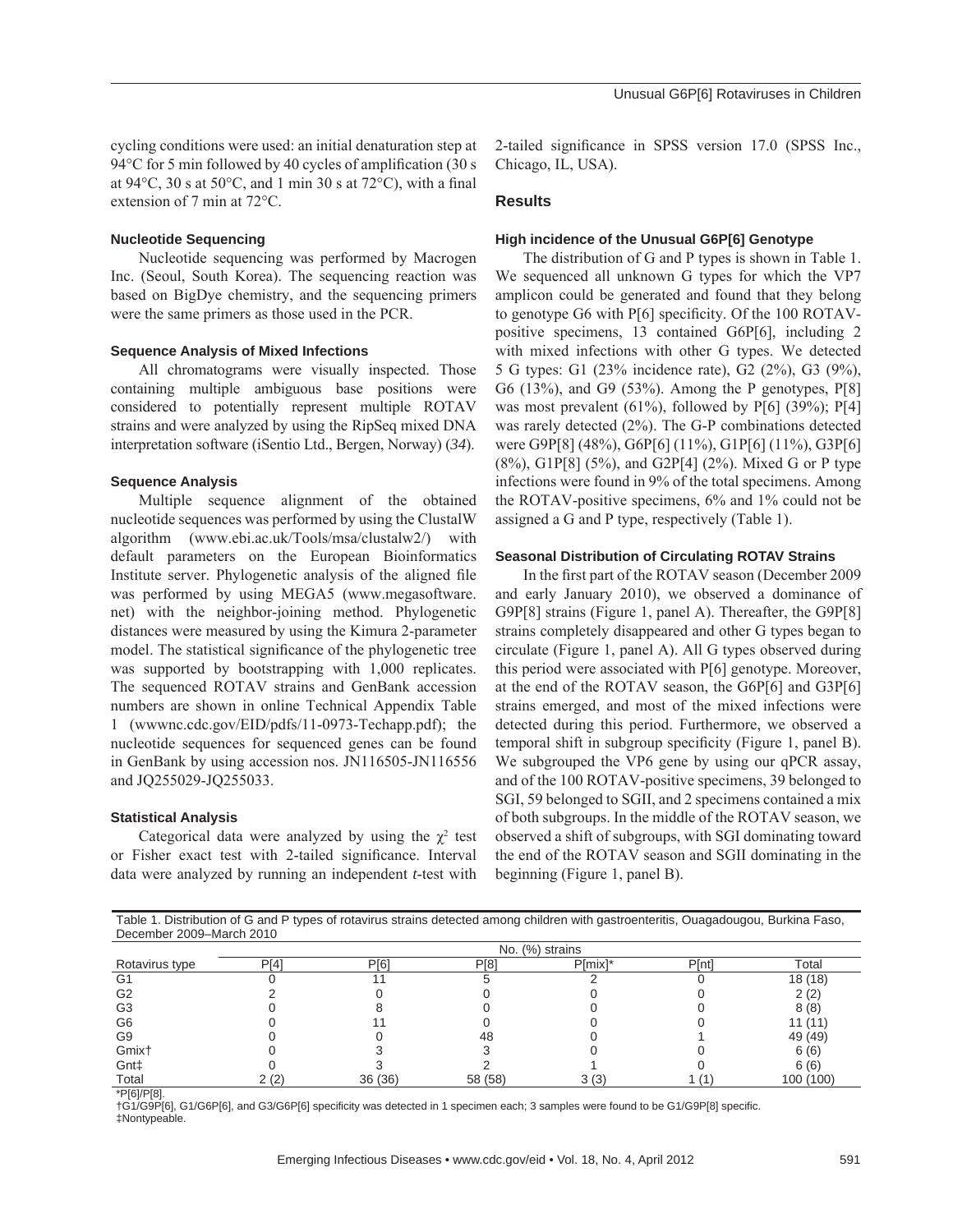

Figure 1. Temporal changes of circulating rotaviruses (ROTAVs) in Burkina Faso during December 2009–March 2010. A) G and P types, with "Others" representing G1P[8] and G2P[4]. B) VP6 subgroups. RV, rotavirus.

# **SGII ROTAVs More Prevalent in Younger Children and Associated with More Severe Symptoms**

All P[8] ROTAVs were associated with VP6 SGII, and all P[6] ROTAVs were associated with VP6 SGI. Children infected with ROTAV SGII had a mean age of 11.8 months (median 11.1 months), compared with a mean age of 15.0 months (median 13.0 months) for children infected with ROTAV SGI ( $p < 0.05$ ). These observations correlate with the shift of VP6 subgroups and P types in the middle of the ROTAV season; children infected later were older than those who were infected early (data not shown). We compared clinical signs and symptoms and found no significant differences, but we did find higher prevalence of vomiting ( $p = 0.33$ ), fever ( $p = 0.052$ ), and severe dehydration  $(p = 0.09)$  among SGII-infected children (Table 2). We compared the 3 most prevalent G, P, and VP6 constellations (Table 2) and found no significant differences in age profiles; however, we found that ROTAVs of the G9P[8]SGII constellation were more frequent than G1P[6]SGI- and G6P[6]SGI-specific strains among younger children ( $p = 0.069$ ). We also found that G9P[8]SGII infections, compared with SGI-associated G and P type infections, induced significantly more cases of severe dehydration ( $p<0.05$ ). The ROTAV viral load, quantified by using the LUX qPCR, did not correlate with disease severity (data not shown).

#### **Nonspecifi c Binding of the G9 Genotype Primer to a New Sublineage of G3 Strains**

At first, we observed a high number of  $G3/G9P[6]$ mixed infections as revealed by multiple bands in the multiplex PCR (data not shown). We sequenced the VP7 gene of these strains  $(n = 6)$  and found all 6 to have high nucleotide homology with G3 ROTAVs and to cluster together in a new sublineage (Figure 2, panel A). This sublineage had 96.0%–96.3% nt homology to the most similar G3 strain found in GenBank (Bethesda/ DC1730). Furthermore, the G9 primer used in this study (*33*) was highly homologous (16 [80%] of 20 nt) to these G3 strains but less so to other G3 strains available in GenBank (maximum 14 [70%] of 20 nt) (Figure 2, panel B). Furthermore, the 14 bases from the 3′ end of the primer showed a complete match to the G3 strains from Burkina Faso, except at position 9, thereby facilitating unspecific primer annealing and polymerase extension. The VP7 gene of 6 G9P[8] samples was sequenced for verification which proved them to be G9. These findings led us to conclude that G9 ROTAVs appearing as mixed infections with G3P[6], as determined by multiplex G-typing PCR, were nonspecific amplifications resulting in G9 artifact.

Table 2. Clinical differences between subgroup SGI and SGII rotaviruses and the 3 most common G, P, and VP6 type constellations in Burkina Faso, December 2009–March 2010

|              |                        | Patient characteristics and clinical signs |          |          |           |         |          |                    |                   |  |
|--------------|------------------------|--------------------------------------------|----------|----------|-----------|---------|----------|--------------------|-------------------|--|
|              | No.                    | Age                                        |          | Vomitina |           | Fevert  |          | Severe dehydration |                   |  |
| Isolate type | specimens <sup>*</sup> | $Mo \pm SD$                                | p value  | No. (%)  | p value   | No. (%) | p value  | No. (%)            | p value           |  |
| SGI          | 39                     | $15.0 \pm 8.5$                             |          | 30 (77)  |           | 14 (36) |          | 5(13)              |                   |  |
| SGII         | 59                     | $11.8 + 5.0$                               | $0.038+$ | 50 (85)  | 0.331     | 33 (56) | $0.052+$ | 16(27)             | 0.09 <sup>†</sup> |  |
| G1P[6]SGI    | 11                     | $15.5 + 11.0$                              |          | 8(73)    |           | 4(36)   |          | 0(0)               |                   |  |
| G6P[6]SGI    | 11                     | $16.6 + 10.2$                              |          | 9(82)    |           | 4(36)   |          | 2(18)              |                   |  |
| G9P[8]SGII   | 48                     | $11.6 \pm 4.6$                             | 0.069    | 43 (90)  | $0.320$ § | 24 (50) | $0.29$ § | 16 (33)            | $0.03$ §          |  |

\*Two samples positive for both SGI and SGII were excluded.

†Temperature >38°C.

‡SGI versus SGII.

§G9P[8]SGII versus G1P[6]SGI and G6P[6]SGI.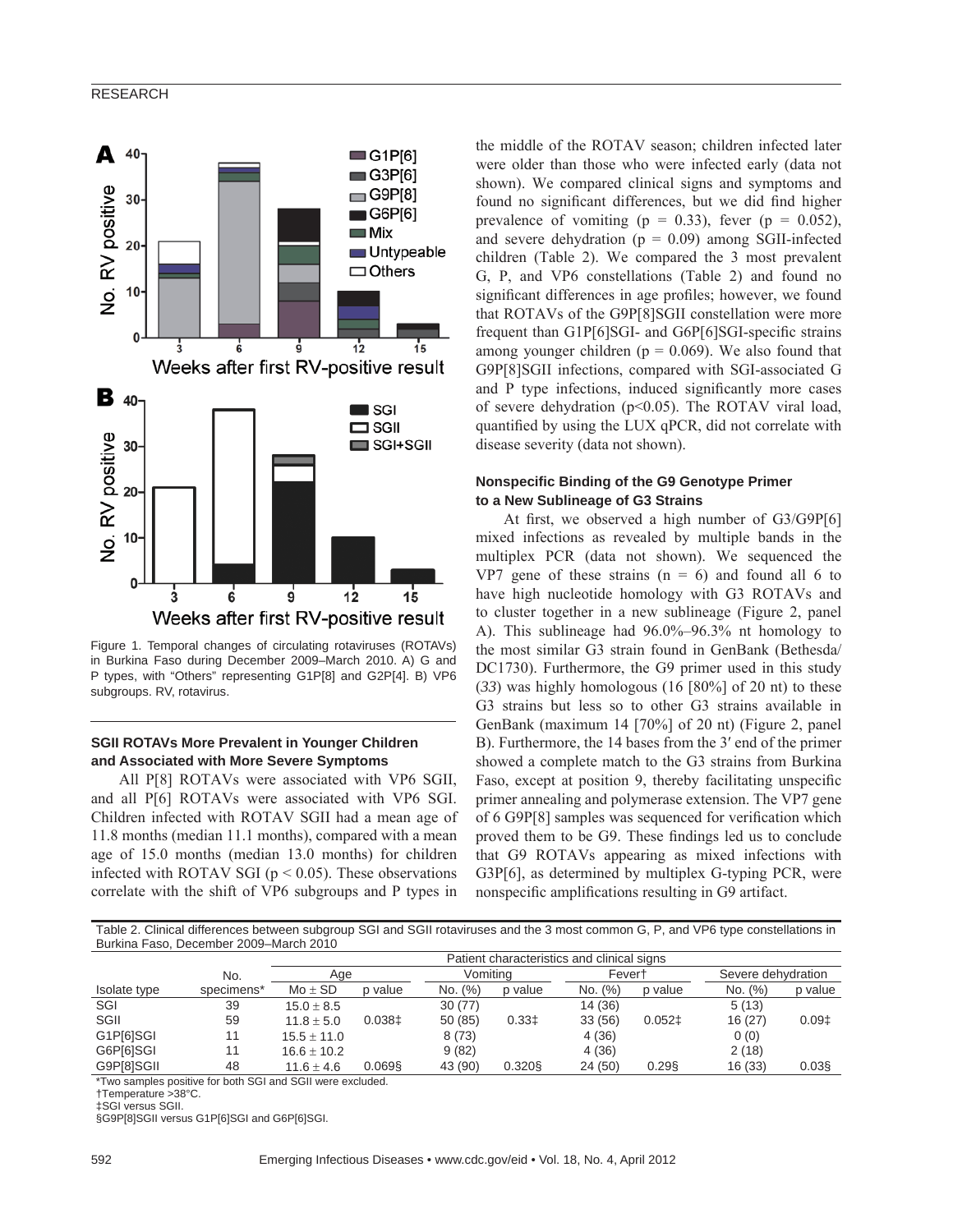

Figure 2. A) Phylogenetic analysis of partial sequences of the viral protein (VP) 7 genes (nt 115–851) for G3 rotavirus strains isolated in Burkina Faso during December 2009–March 2010, with a G4 strain as an outgroup. Scale bar represents number of substitutions per site. Bootstrap values are shown at the branch points (values of <50% are not shown). B) The G9 primer used is homologous at the 3× end to the VP7 gene of the G3 strains in Burkina Faso during December 2009–March 2010. The reference G3 strains were deliberately selected for similarity to the Burkina Faso G3 strains.

#### **Molecular Characterization of the Rare G6P[6] Strains**

We further characterized the unusual G6P[6] strains  $(n = 11)$  by sequencing the VP7, VP4, VP6, and NSP1-5 genes. All characterized VP4 and VP7 sequences clustered together, demonstrating high homology (Figure 3; Figure 4, panel A). The VP6 genes clustered in different lineages; 4 strains clustered with the B1711 strain, which is the only previously described human ROTAV G6P[6] strain (*22*), and 2 strains clustered closely with bovine strains (Figure 4, panel B). Phylogenetic analysis of the VP6 genes revealed that all strains clustered within lineage I2, which is typical of strains belonging to the DS-1 genogroup (*35*). However, the nucleotide difference between the 2 VP6 clusters was 7.7%–7.8%, strongly indicating different origins of the

VP6 genes. To further characterize the G6P[6] strains from Burkina Faso, we sequenced the NSP1–5 genes for 4 of the G6P[6] strains (>80% nt coverage). All NSP genes of these 4 strains were highly homologous  $(≥98.6%$  nt similarity); thus, we chose a representative isolate (272/BF) for comparison with reference strains (comparison results are shown in online Technical Appendix Table 2).

The representative isolate, 272/BF, had a high level of identity with G6 (B1711) and G8 (DRC88) strains belonging to the DS-1 genogroup. The G6P[6] strains were classified as  $G6-P[6]-I2-A2-N2-T2-E2-H2$ , strongly suggesting that G6P[6] strains from Burkina Faso belong to the human DS-1 genogroup.

#### **Discussion**

We characterized ROTAV strains circulating in Ouagadougou, Burkina Faso, during the cold, dry season (December 2009–March 2010). The strains were assigned a G and P genotype after multiplex RT-PCR or nucleotide sequencing and were subgrouped and quantified by using qPCR. This high incidence (13%) of the rare G6P[6] strain in humans during a ROTAV season is remarkable.

The circulating G and P genotypes showed a dynamic pattern, with G9P[8] strains dominating early in the cold season and then being replaced with various G types, mostly associated with the P[6] genotype. Using our VP6 subgroup-specific qPCR (30), we subgrouped all 100 ROTAV-positive specimens. All SGI ROTAV strains were associated with the P[6] or P[4] genotype, and all SGII ROTAV strains were associated with P[8], demonstrating a gene-dependent cosegregation pattern. In the middle of the season, there was a shift from SGII to SGI ROTAV strains, which also corresponded with a slightly older age group of infected children. Herd immunity could be an underlying factor for the differences in age profiles; SGI strains infected older children who may have been immunologically naive to ROTAV SGI but not SGII strains (*36*). Indeed, 3 of 4 children  $\geq$  2.5 years of age were infected with SGI-specific ROTAV strains, and the fourth child was infected with SGI and SGII.

Moreover, we observed that signs and symptoms induced by SGII infections were more severe than those induced by SGI infections; the ROTAV constellation G9P[8]SGII resulted in most cases of severe dehydration (33%). One possible explanation could be that children infected with SGI ROTAV were generally older and thus had an immune memory response from a previous ROTAV infection. It has been reported that children previously infected with ROTAV are protected against severe ROTAVinduced diarrhea during subsequent infections (*37*). Earlier studies also found differences in clinical manifestations between SGI and SGII infections (*36,38*). The age-group profile for the SGI- and SGII-infected children in those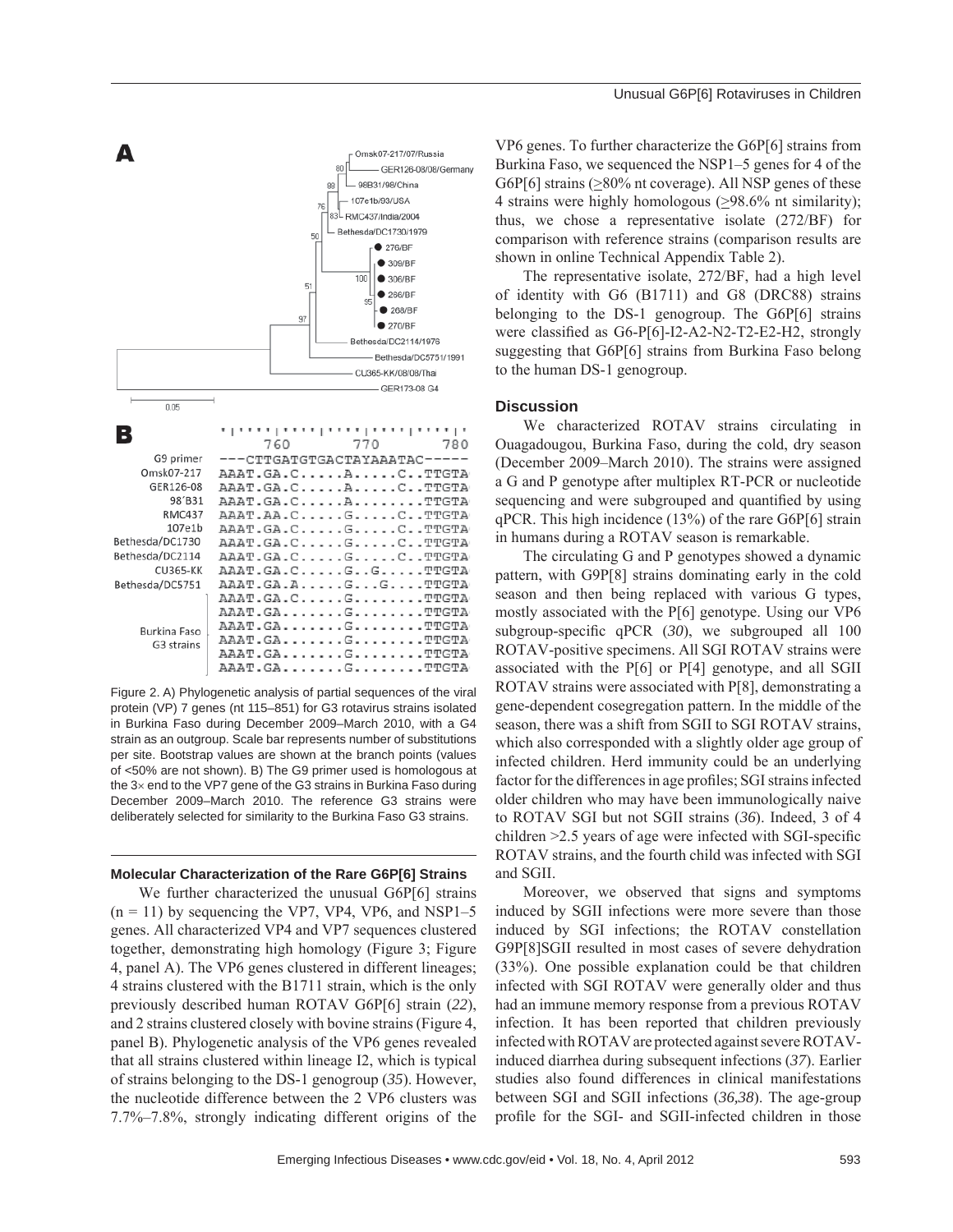studies also differed; thus, it is plausible that results from those studies could also be associated with age differences for children infected with the different subgroups.

The G9 primer was highly homologous to the Burkina Faso G3 ROTAV sublineage. This homology demonstrates the need for continually updating the PCR methods used for assessing G and P type specificity and points out the need for caution when using multiplex PCRs, which could lead to an overestimation of the prevalence of mixed infections or inaccurate genotype assessment (*39,40*). In this study, a random selection from each G-P combination was sequenced to verify correct assignment as determined by the multiplex PCR assay.

The major finding of this study was the high proportion (13%) of G6P[6] strains circulating in Ouagadougou, Burkina Faso. A study from Belgium reported the isolation of a G6P[6] strain from a child returning from Mali (*22*), which to our knowledge is the only description published to date of a human infection with G6P[6]. Many ROTAV strains from sub-Saharan Africa remain untypeable, and the high incidence of G6P[6] observed in this study suggests that G6P[6] ROTAV strains might be more widespread than earlier thought. If this was an atypical event in Burkina Faso, or if the G6P[6] strains are more widespread in Africa than previously assumed, more untypeable strains from the region should be investigated by sequencing of the relevant genes. G6 ROTAVs are the most prevalent genotype in cattle worldwide (*8*), but they are rarely found in humans. The high number of G6P[6] sequences found in our study and the fact that all the G6 sequences clustered with the human G6P[6] reported (B1711) indicates a recent introduction. The VP4 gene of the G6 strains was highly homologous to the human B1711 strain and also clustered with a human P[6] strain detected in Ireland (R308). Because bovine G6 strains are highly prevalent in cattle, it is possible that the VP7 gene found in this study is derived from a transmission event between cattle and humans. In the peripheral areas of Ouagadougou, as well as Burkina Faso in general, cattle and humans live in close proximity, thus increasing the possibility of ROTAV transmission between animals and humans. Also, human P[6] ROTAVs are common in Africa (*13*), suggesting that reassortment between a bovine G6 and human P[6] during co-infection could occur, as previously suggested (*22*). We also found 2 cases of mixed infection with G6, 1 with G1, and 1with G3, suggesting that reassortment with the G6 genotype might occur.

We further investigated the VP4 gene of cocirculating G1P[6], G3P[6], and G1/G6P[6] strains. We observed that the VP4 genes of the G3P[6] strains clustered separately as compared with the VP4 gene of the G6P[6] strains (97.5%–97.9% nt identity), whereas the VP4 genes of the G1P[6] and G1G6P[6] were highly similar to the VP4 gene

of the G6P[6] strains (99%–100% nt identity), indicating reassortment between the G1P[6] and G6P[6] strains.



Figure 3. Phylogenetic analysis of partial sequences of viral protein (VP) 8 subunits of the VP4 gene of rotavirus (nt 141–751), with reference strains from all P[6] lineages and with the P[8] DRC88 strain as an outgroup. GenBank accession numbers for VP4 genes of reference strains are available in online Technical Appendix Table 3 (wwwnc.cdc.gov/EID/pdfs/11-0973-Techapp.pdf). Filled circles, G6P[6] rotavirus strains; triangles, G1P[6] strains; squares, G3P[6] strains; open circles, G1G6P[6] strains from Burkina Faso, December 2009–March 2010. Scale bar represents the number of substitutions per site. Bootstrap values are shown at branch nodes (values of <50% are not shown).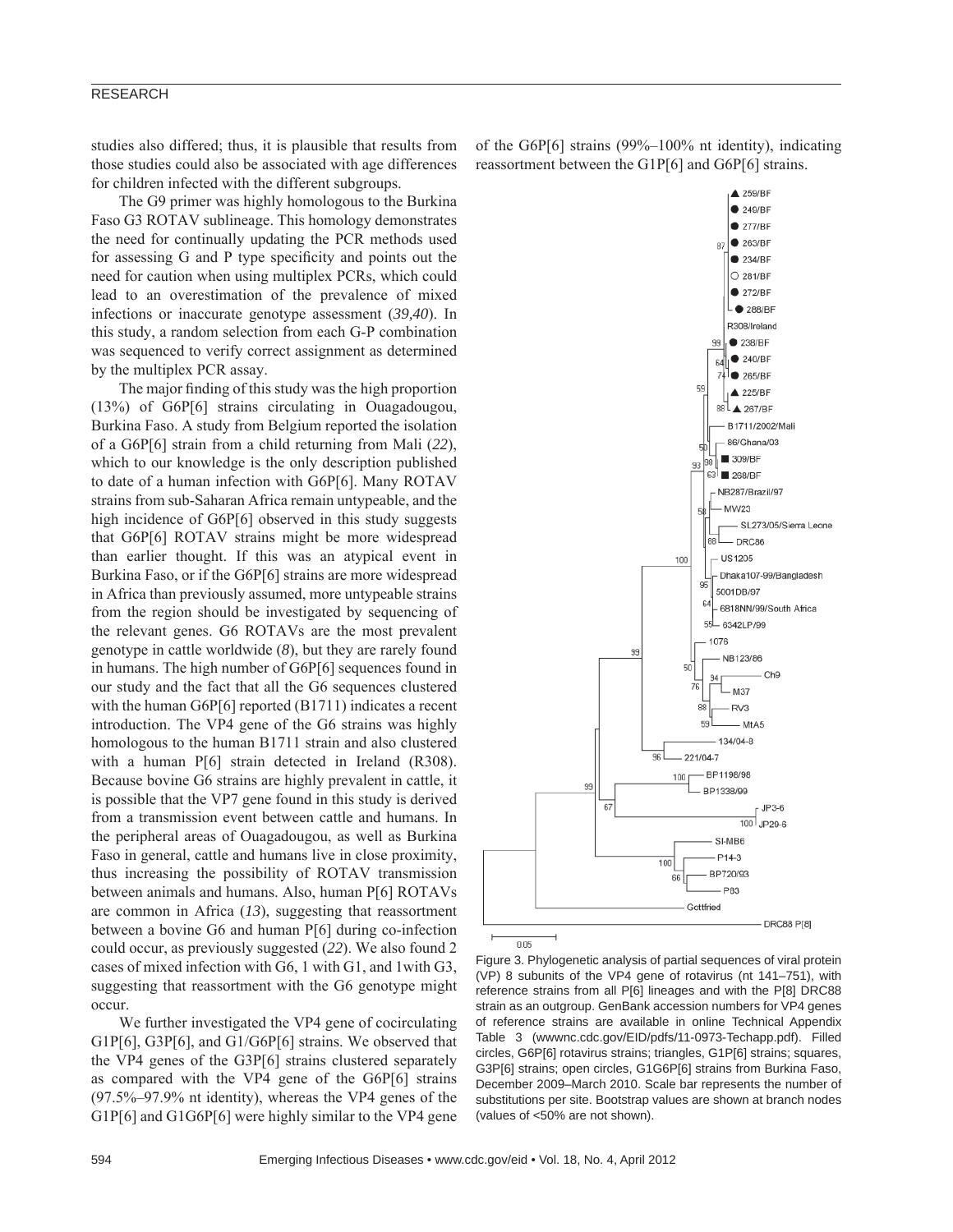

Figure 4. Phylogenetic analysis of partial sequences of A) viral protein (VP) 7 genes of the Burkina Faso G6P[6] rotavirus (ROTAV) strains (nt 135–796), with G8 strain DRC88 as an outgroup. GenBank accession numbers for VP7 genes of reference strains are available in online Technical Appendix Table 4 (wwwnc.cdc. gov/EID/pdfs/11-0973-Techapp.pdf). B) VP6 genes (nt 145–1217) of the G6P[6] ROTAV strains from Burkina Faso, with I2 genotype specificity and reference strains from genotypes I1, I2, and I3. GenBank accession numbers. for VP6 genes of reference strains are available in online Technical Appendix Table 5. Filled circles, Burkina Faso G6P[6] ROTAV strains. Bo, bovine; Buff, buffalo; Hu, human. Po, porcine. Scale bars represent number of substitutions per site. Bootstrap values are shown at the branch nodes (values of <50% are not shown).

Nucleotide sequencing data of the VP6 gene for 6 of the 11 G6P[6] strains showed they had high homology with DS-1–like strains and clustered within the I2 genotype. However, 4 of these had high homology with the B1711 and other human strains belonging to the I2 genotype, and the other 2 shared high nucleotide identity with bovine strains, indicating circulation of 2 subsets of G6P[6] strains in Burkina Faso. Altogether, these findings indicate that animal or animal-derived rotavirus strains circulate in humans in Burkina Faso and that they emerged from different, independent reassortment events. A recent review suggested that 14% of African ROTAV strains had originated in whole or in part from an animal host (*13*).

To gain additional understanding of the evolution of these novel G6P[6] strains, we randomly selected 4 strains (3 with a likely human VP6, 1 with a bovine VP6 gene) and sequenced the nonstructural genes (NSP1–5). Genes NSP1– 3 and NSP5 shared high homology with those of strain



B1711, but relatively low homology was observed for the G6P[6] NSP4 gene, indicating a different human parental strain than that for B1711. The NSP4 gene shared high homology with the NSP4 gene of a G8P[6] strain (DRC86; 98.5% nt identity) and with a bovine ROTAV strain (UK;  $96.3\%$  nt identity). We classified the locally circulating G6P[6] strains as G6-P[6]-I2-A2-N2-T2-E2-H2, belonging to the DS-1 genogroup. We also attempted to sequence the VP1–3 genes, but only short sequence data for VP1 and VP2 could be obtained, which classified these genes as R2 and C2, respectively, also belonging to the DS-1 genogroup. Sequencing data for the genes (VP4, VP6, VP7, NSP1–5) indicated that the G6P[6] strains detected in Burkina Faso have evolved as a result of co-infection with locally circulating subgroup I specific  $P[6]$  strains and a bovine strain and/or human G6 strains. The result of these co-infections possibly resulted in generation of 2 types of G6P[6] strains, in 1 of which the VP6 gene is also of bovine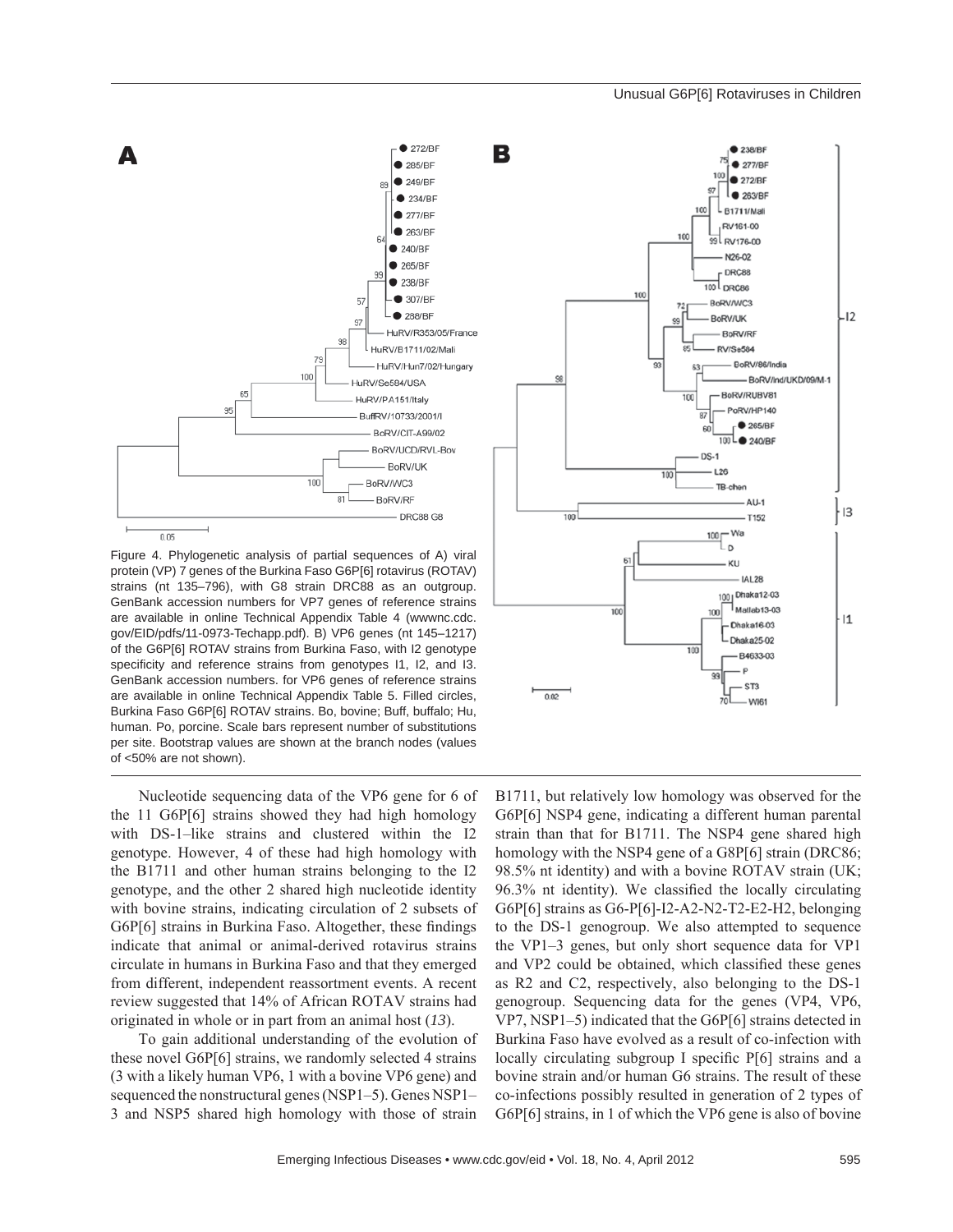origin. These G6P[6] strains highlight the need to further assess the efficacy of the currently licensed vaccines for such unusual and emerging genotypes.

To conclude, this study describes the diversity of ROTAV strains circulating in Ouagadougou, Burkina Faso, during 2009–2010 and a high incidence of the G6P[6] strain. We found a shift of VP6 G and P types in the middle of the ROTAV season and differences in clinical profiles; G9P[8] SGII strains induced more severe signs and symptoms than SGI strains, which infected older children. Moreover, we found bovine/human reassortant ROTAVs in children. The study highlights the need for continued monitoring of the detection assays and molecular surveillance of ROTAV strains in humans and animals in Burkina Faso. Such monitoring will identify strain diversity and emerging strains. There has not been much evaluation regarding the efficacy of the current rotavirus vaccines against rare ROTAV strains, such as G6P[6]; thus, information about strain diversity and emerging strains would also be useful during post-vaccine follow-up studies to determine vaccine efficacy.

#### **Acknowledgments**

We acknowledge the staff of the pediatric unit, the nutritional recuperation center for mothers and children, and the laboratory units of the Saint Camille Medical Center and the Biomolecular Research Center Pietro Annigoni of Ouagadougou for their cooperation.

The study was supported by Swedish Research Council (grant 10392).

Dr Nordgren works primarily with enteric viruses in the Division of Molecular Virology, Linköping University. His main research areas are molecular biology and epidemiology of rotaviruses and noroviruses.

#### **References**

- 1. Parashar UD, Gibson CJ, Bresee JS, Glass RI. Rotavirus and severe childhood diarrhea. Emerg Infect Dis. 2006;12:304–6. http://dx.doi. org/10.3201/eid1202.050006
- 2. Parashar UD, Burton A, Lanata C, Boschi-Pinto C, Shibuya K, Steele D, et al. Global mortality associated with rotavirus disease among children in 2004. J Infect Dis. 2009;200(Suppl 1):S9–15. http://dx.doi.org/10.1086/605025
- 3. Matthijnssens J, Ciarlet M, McDonald SM, Attoui H, Banyai K, Brister JR, et al. Uniformity of rotavirus strain nomenclature proposed by the Rotavirus Classification Working Group (RCWG). Arch Virol. 2011;156:1397–413. http://dx.doi.org/10.1007/s00705- 011-1006-z
- 4. Gentsch JR, Laird AR, Bielfelt B, Griffin DD, Banyai K, Ramachandran M, et al. Serotype diversity and reassortment between human and animal rotavirus strains: implications for rotavirus vaccine programs. J Infect Dis. 2005;192(Suppl 1):S146–59. http://dx.doi. org/10.1086/431499
- 5. Gentsch JR, Hull JJ, Teel EN, Kerin TK, Freeman MM, Esona MD, et al. G and P types of circulating rotavirus strains in the United States during 1996–2005: nine years of prevaccine data. J Infect Dis. 2009;200(Suppl 1):S99–105. http://dx.doi.org/10.1086/605038
- 6. Santos N, Hoshino Y. Global distribution of rotavirus serotypes/genotypes and its implication for the development and implementation of an effective rotavirus vaccine. Rev Med Virol. 2005;15:29–56. http://dx.doi.org/10.1002/rmv.448
- 7. Matthijnssens J, Ciarlet M, Heiman E, Arijs I, Delbeke T, McDonald SM, et al. Full genome-based classification of rotaviruses reveals a common origin between human Wa-like and porcine rotavirus strains and human DS-1–like and bovine rotavirus strains. J Virol. 2008;82:3204–19. http://dx.doi.org/10.1128/JVI.02257-07
- 8. Martella V, Bányai K, Matthijnssens J, Buonavoglia C, Ciarlet M. Zoonotic aspects of rotaviruses. Vet Microbiol. 2010;140:246–55. http://dx.doi.org/10.1016/j.vetmic.2009.08.028
- 9. Iturriza Gómara M, Wong C, Blome S, Desselberger U, Gray J. Molecular characterization of VP6 genes of human rotavirus isolates: correlation of genogroups with subgroups and evidence of independent segregation. J Virol. 2002;76:6596–601. http://dx.doi. org/10.1128/JVI.76.13.6596-6601.2002
- 10. Greenberg H, McAuliffe V, Valdesuso J, Wyatt R, Flores J, Kalica A, et al. Serological analysis of the subgroup protein of rotavirus, using monoclonal antibodies. Infect Immun. 1983;39:91–9.
- 11. Tang B, Gilbert JM, Matsui SM, Greenberg HB. Comparison of the rotavirus gene 6 from different species by sequence analysis and localization of subgroup-specific epitopes using site-directed mutagenesis. Virology. 1997;237:89–96. http://dx.doi.org/10.1006/ viro.1997.8762
- 12. Armah GE, Steele AD, Esona MD, Akran VA, Nimzing L, Pennap G. Diversity of rotavirus strains circulating in west Africa from 1996 to 2000. J Infect Dis. 2010;202(Suppl):S64–71. http://dx.doi. org/10.1086/653571
- 13. Todd S, Page NA, Duncan Steele A, Peenze I, Cunliffe NA. Rotavirus strain types circulating in Africa: review of studies published during 1997–2006. J Infect Dis. 2010;202(Suppl):S34–42. http:// dx.doi.org/10.1086/653555
- 14. Armah GE, Steele AD, Binka FN, Esona MD, Asmah RH, Anto F, et al. Changing patterns of rotavirus genotypes in Ghana: emergence of human rotavirus G9 as a major cause of diarrhea in children. J Clin Microbiol. 2003;41:2317–22. http://dx.doi.org/10.1128/ JCM.41.6.2317-2322.2003
- 15. Griffin DD, Nakagomi T, Hoshino Y, Nakagomi O, Kirkwood CD, Parashar UD, et al. Characterization of nontypeable rotavirus strains from the United States: identification of a new rotavirus reassortant (P2A[6],G12) and rare P3[9] strains related to bovine rotaviruses. Virology. 2002;294:256–69. http://dx.doi.org/10.1006/ viro.2001.1333
- 16. Palombo EA, Bishop RF. Genetic and antigenic characterization of a serotype G6 human rotavirus isolated in Melbourne, Australia. J Med Virol. 1995;47:348–54. http://dx.doi.org/10.1002/jmv.1890470410
- 17. Bányai K, Gentsch JR, Griffin DD, Holmes JL, Glass RI, Szücs G. Genetic variability among serotype G6 human rotaviruses: identification of a novel lineage isolated in Hungary. J Med Virol. 2003;71:124–34. http://dx.doi.org/10.1002/jmv.10462
- 18. Yamamoto D, Kawaguchiya M, Ghosh S, Ichikawa M, Numazaki K, Kobayashi N. Detection and full genomic analysis of G6P[9] human rotavirus in Japan. Virus Genes. 2011;43:215–23. http://dx.doi. org/10.1007/s11262-011-0624-6
- 19. De Grazia S, Martella V, Rotolo V, Bonura F, Matthijnssens J, Bányai K, et al. Molecular characterization of genotype G6 human rotavirus strains detected in Italy from 1986 to 2009. Infect Genet Evol. 2011;11:1449–55. http://dx.doi.org/10.1016/j. meegid.2011.05.015